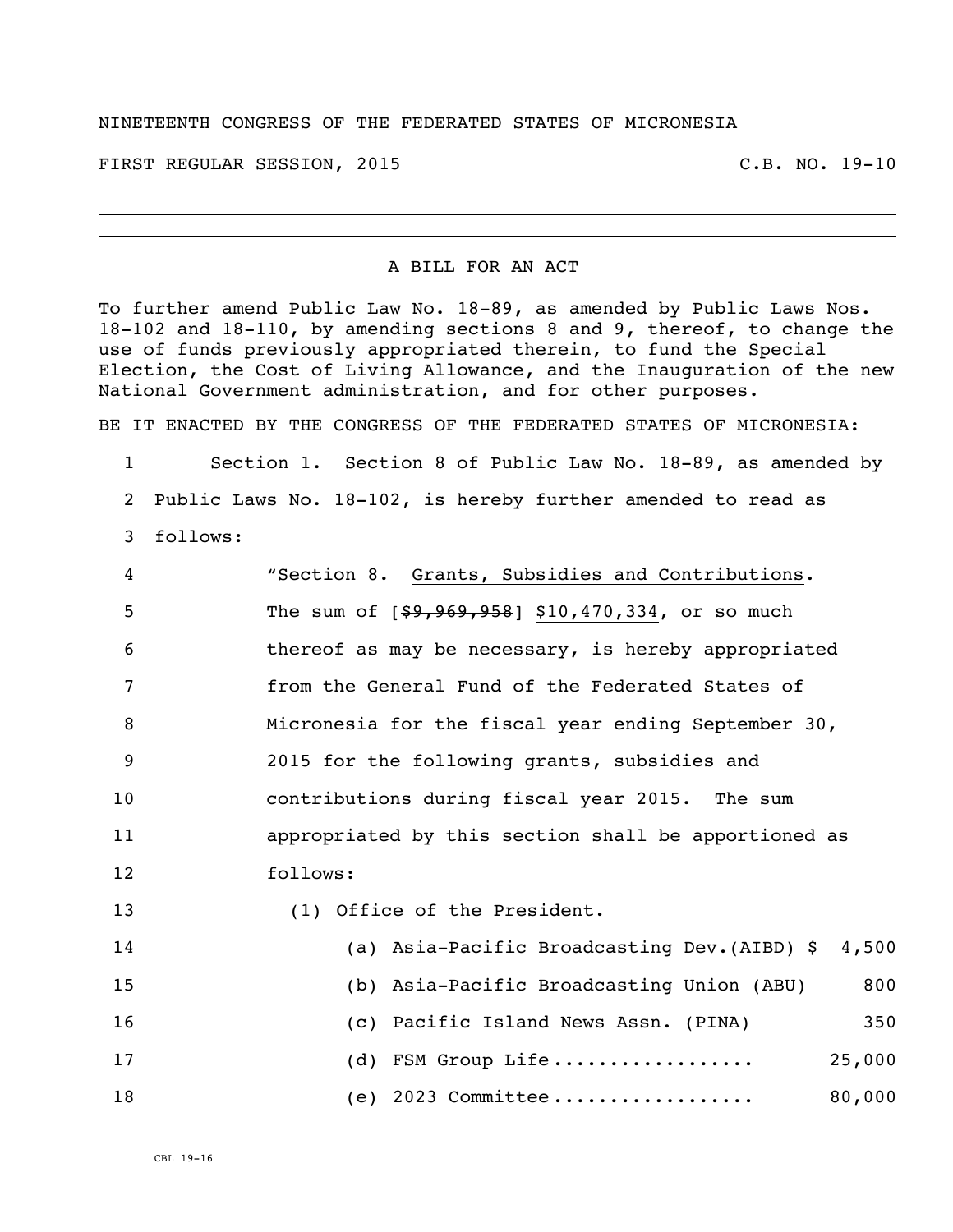| $\mathbf{1}$ | (2) Department of Foreign Affairs.              |        |
|--------------|-------------------------------------------------|--------|
| 2            | Pacific Is. Forum Secretariat\$<br>(a)          | 46,000 |
| 3            | (b) Secretariat of the Pacific                  |        |
| 4            | Community (SPC)                                 | 56,000 |
| 5            | UN Membership Fee<br>(C)                        | 70,000 |
| 6            | (d)<br>UN Economic and Social Commission        |        |
| 7            | for Asia and the Pacific (ESCAP)                | 5,000  |
| 8            | East West Center<br>(e)                         | 5,000  |
| 9            | Cotonou Membership Fee<br>(f)                   | 15,000 |
| 10           | SPC Office Rental<br>(q)                        | 45,000 |
| 11           | (h) FSM-China Diplomatic Relations              | 25,000 |
| 12           | (3) Department of Finance and Administration.   |        |
| 13           | OCO Membership Fee<br>(a)                       | 14,024 |
| 14           | Maintenance Fee for FMIS<br>(b)                 | 55,000 |
| 15           | Department of Resources and Development.<br>(4) |        |
| 16           | (a) Pacific Islands Development Program         | 15,000 |
| 17           | Forum Fisheries<br>(b)                          | 38,918 |
| 18           | (C)                                             | 30,000 |
| 19           | (d) South Pacific Applied                       |        |
| 20           | Geoscience Comm. (SOPAC)                        | 15,000 |
| 21           | Pacific Asia Travel Association.<br>(e)         | 5,000  |
| 22           | Micronesian Challenge Endowment.<br>(f)         | 50,000 |
| 23           | Western Forestry Leadership Coalition<br>(g)    | 530    |
| 24           | Food Agriculture Organization (FAO)<br>(h)      | 4,800  |
| 25           | Matching for SPC Projects<br>(i)                | 60,000 |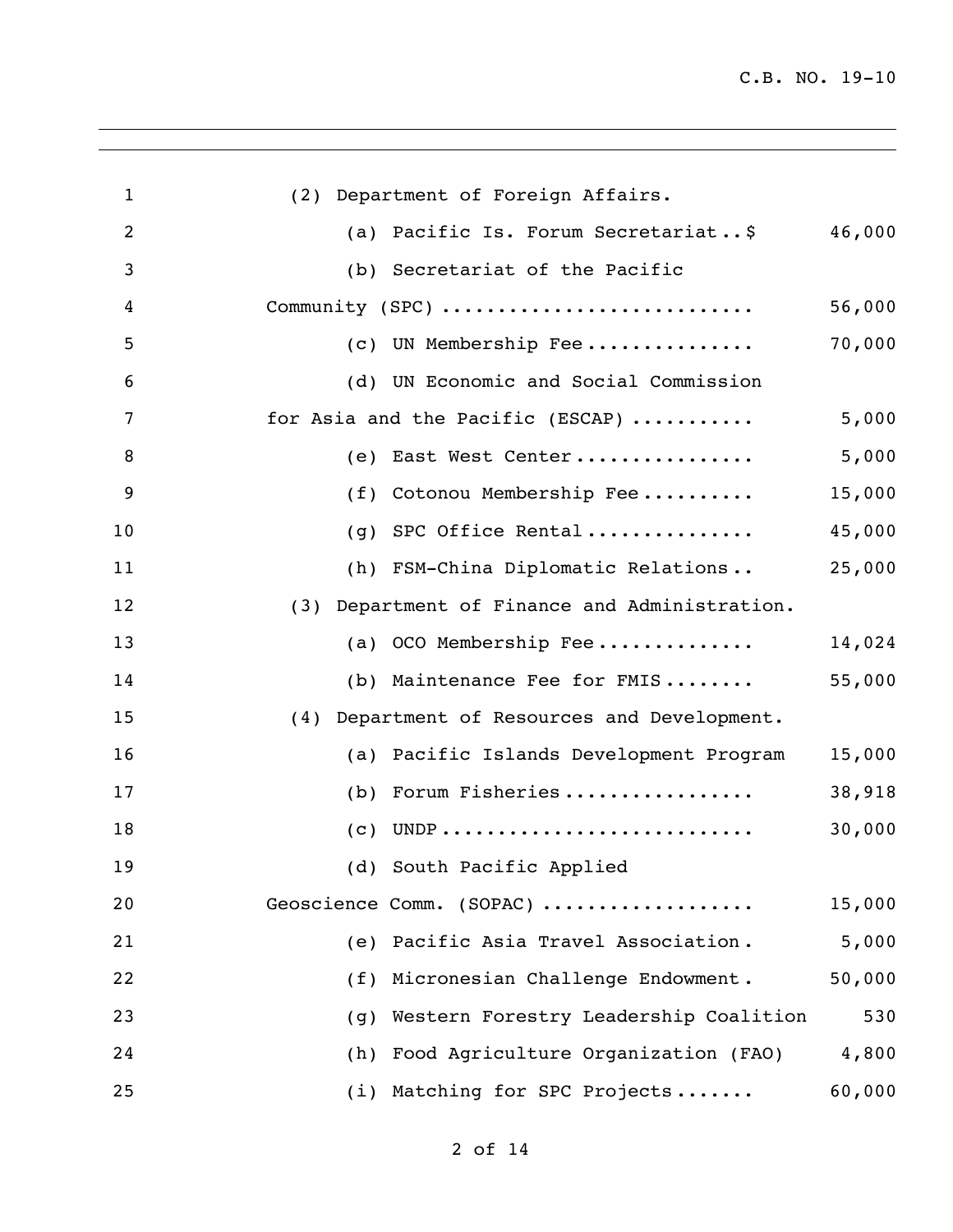| $\mathbf{1}$   | $(j)$ Micronesian Challenge\$               | 10,000 |
|----------------|---------------------------------------------|--------|
| $\overline{2}$ | Micronesian Cruise Assoc<br>(k)             | 2,500  |
| 3              | International Animal Health<br>(1)          |        |
| 4              | Organization (OIE)                          | 23,000 |
| 5              | (m)                                         | 250    |
| 6              | Micronesia Trade Cmte<br>(n)                | 30,000 |
| 7              | (o) Convention on Biological                |        |
| 8              | Diversity (CBD)                             | 1,000  |
| 9              | (p) South Pacific Tourism                   |        |
| 10             | Organization (SPTO)                         | 27,000 |
| 11             | International Fund for<br>(q)               |        |
| 12             | Agriculture Development                     | 500    |
| 13             | (r) Tourism development framework for       |        |
| 14             | Kosrae State                                | 50,000 |
| 15             | (s) Tourism development framework for       |        |
| 16             | Yap State; PROVIDED THAT, the funds are not |        |
| 17             | Used for travel purposes                    | 50,000 |
| 18             | (t) Tourism development framework for       |        |
| 19             | Pohnpei State; PROVIDED THAT, the funds are |        |
| 20             | not use for travel purposed                 | 50,000 |
| 21             | (u) Tourism development framework           |        |
| 22             | for Chuuk State; PROVIDED THAT, the funds   |        |
| 23             | are not used for travel purposes            | 50,000 |
| 24             | (v) Chamber of Commerce for Kosrae          |        |
| 25             | State                                       | 50,000 |
|                |                                             |        |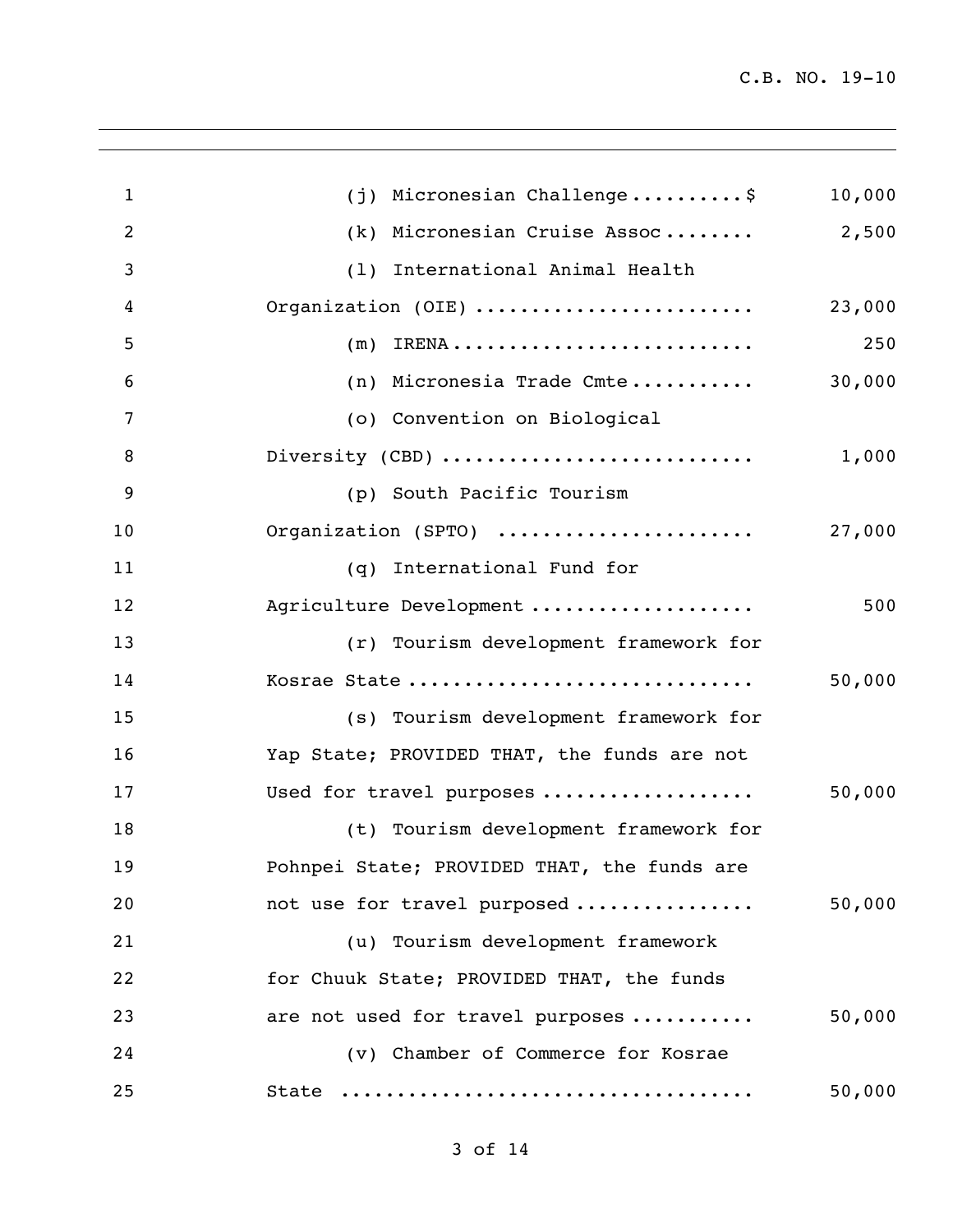| $\mathbf{1}$   | (w) Chamber of Commerce for Pohnpei          |         |
|----------------|----------------------------------------------|---------|
| $\overline{2}$ |                                              | 50,000  |
| 3              | (x) Chamber of Commerce for Yap State        | 50,000  |
| 4              | (y) Chamber of Commerce for Chuuk            |         |
| 5              | State                                        | 50,000  |
| 6              | (z) WCPFC Membership Contribution            | 94,489  |
| 7              | (5) Department of Health and Social Affairs. |         |
| 8              | (a) UN Fund for Population Activity          |         |
| 9              |                                              | 3,000   |
| 10             | (b) World Health Organization (WHO).         | 4,000   |
| 11             | (c) National Board of Nursing                |         |
| 12             | & Med Licensing                              | 20,000  |
| 13             | (d) Pacific Islands Health Officers          |         |
| 14             | Association (PIHOA)                          | 20,000  |
| 15             | (e) FSM Amateur Sports Association.          | 20,000  |
| 16             | (f) Association of Territorial               |         |
| 17             | Health Organization                          | 7,000   |
| 18             | (g) FSM Red Cross                            | 70,000  |
| 19             | (h) UNICEF (vaccines)                        | 20,000  |
| 20             | (i) National Women's Conference              | 55,000  |
| 21             | (6) Department of Education.                 |         |
| 22             | (a) Aid for Non-Public School                | 500,000 |
| 23             | (b) Financial Assistance to                  |         |
| 24             | FSM students attending CMI                   | 25,000  |
| 25             | (c) Financial Assistance to FSM              |         |

of 14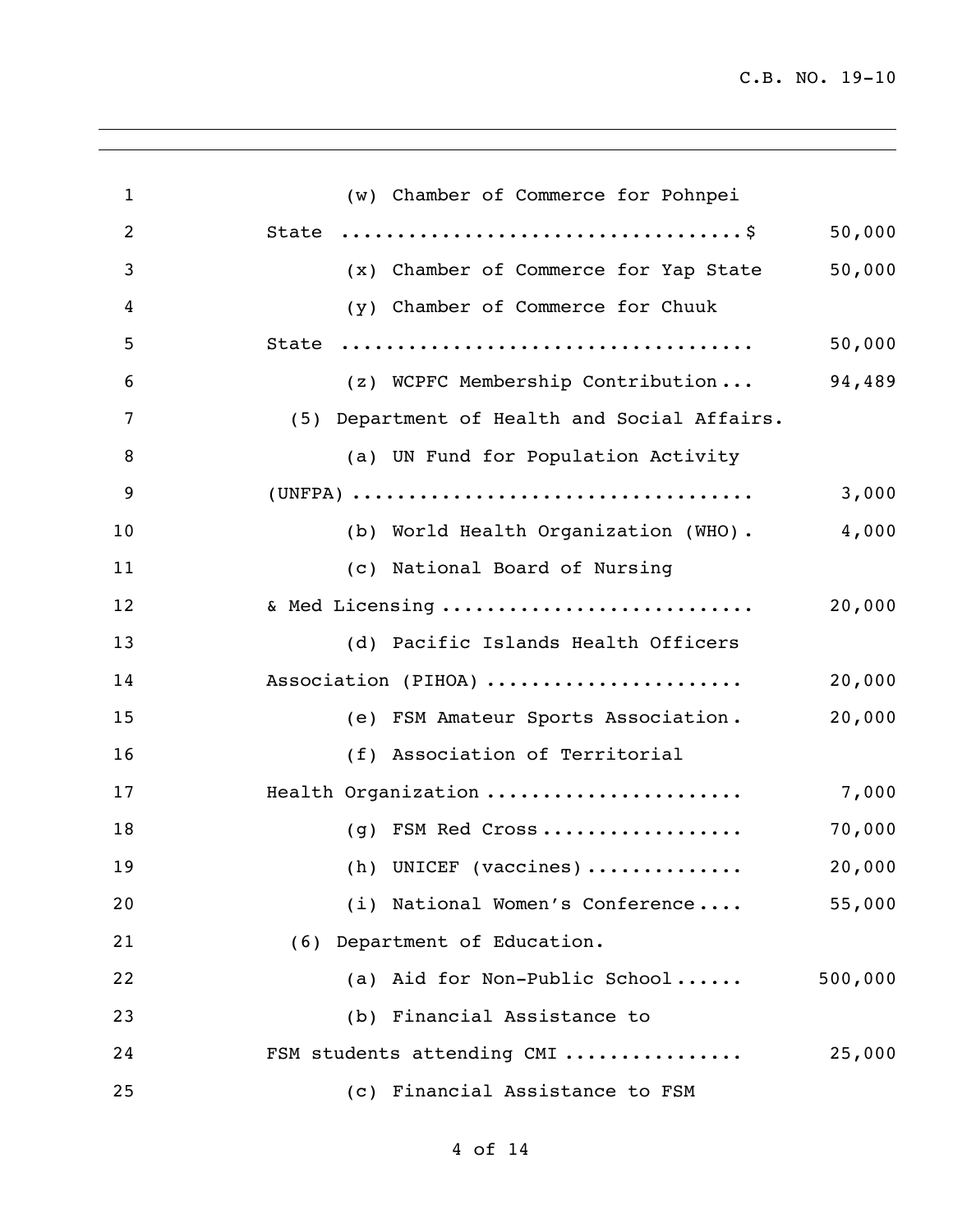| $\mathbf{1}$   | students attending PCC  \$                    | 50,000  |
|----------------|-----------------------------------------------|---------|
| $\overline{2}$ | (d) National scholarship; PROVIDED            |         |
| 3              | THAT, the recipients of these funds must      |         |
| 4              | maintain a 2.5 Grade Point Average  2,000,000 |         |
| 5              | (e) National Close-Up 70,000                  |         |
| 6              | (f) National Merit Scholarship                | 300,000 |
| 7              | (g) COM Board annual meeting                  | 5,000   |
| 8              | (7) Department of Transportation,             |         |
| 9              | Communication and Infrastructure.             |         |
| 10             | (a) Asia Pacific Telecommunity (APT)          | 11,000  |
| 11             | (b) International Telecommunications          |         |
| 12             | Union (ITU)                                   | 20,867  |
| 13             | (c) International Civil Aviation              |         |
| 14             | Organization                                  | 28,050  |
| 15             | (d) FSM Capital Energy/Utilities              | 600,000 |
| 16             | (e) Micronesian Shipping Comm                 | 25,000  |
| 17             | (8) Department of Justice.                    |         |
| 18             | (a) DOJ Fuel Subsidy                          | 200,000 |
| 19             | (b) DOJ Trafficking in Persons (TIP)          |         |
| 20             | prosecution/training/public information       | 50,000  |
| 21             | (c) Kosrae Joint Law Enforcement              | 30,000  |
| 22             | Pohnpei Joint Law Enforcement<br>(d)          | 50,000  |
| 23             | (e) Chuuk Joint Law Enforcement               | 50,000  |
| 24             | (f) Yap Joint Law Enforcement                 | 30,000  |
| 25             | Ammunition for Sidearm & Long<br>(g)          |         |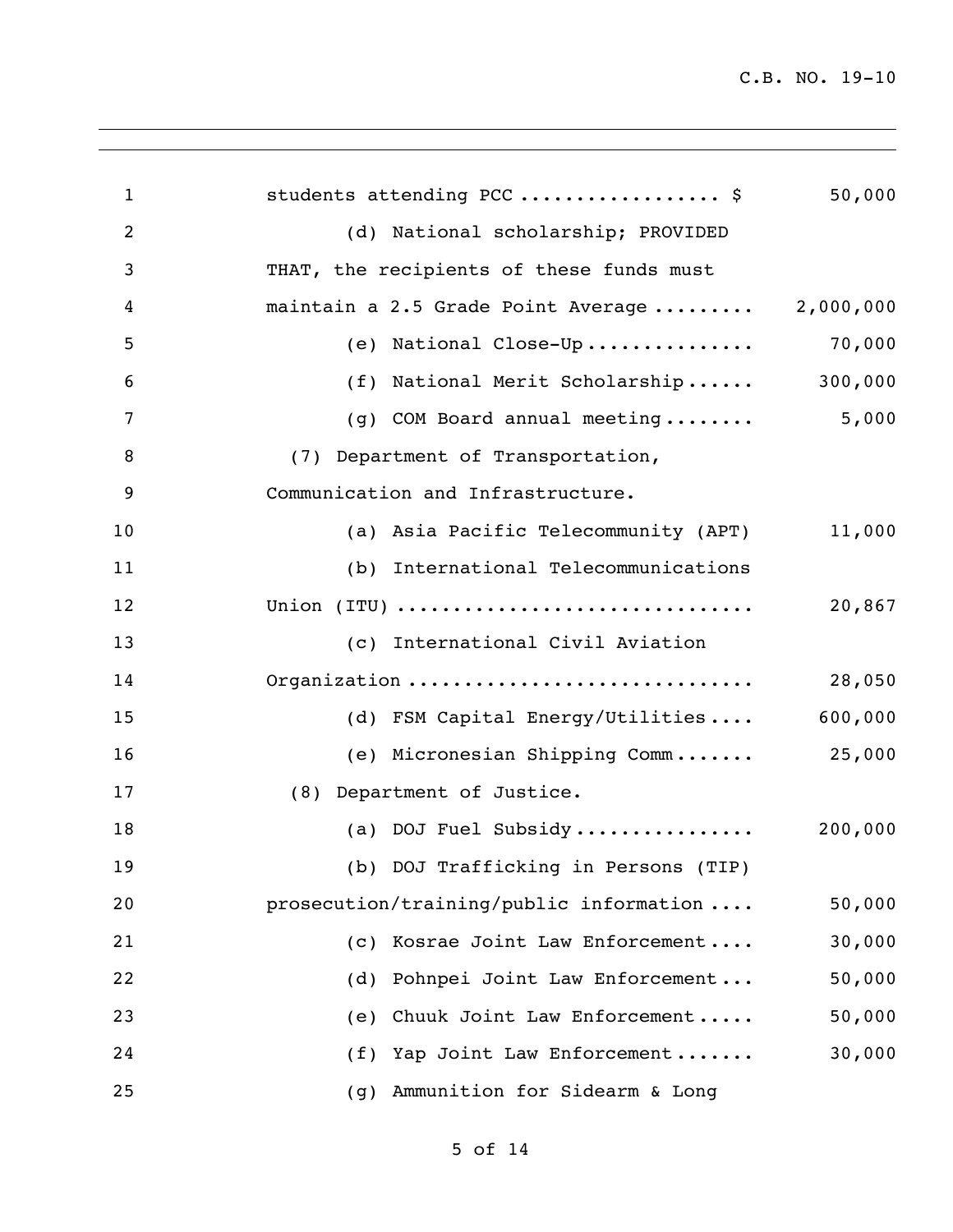| $\mathbf{1}$   | 25,000                                              |
|----------------|-----------------------------------------------------|
| $\overline{2}$ | 55,000<br>(h) Manuel Court Judgment                 |
| 3              | $(9)$ Office of S.B.O.C.                            |
| 4              | 250<br>(a) Asia Pacific Investment                  |
| 5              | (10) Congress of the Federated States of Micronesia |
| 6              | (a) Update FSM Code<br>100,000                      |
| 7              | (b) IPU Conference<br>50,000                        |
| 8              | 30,000<br>(c) Climate Change Conferences            |
| 9              | (d) Congressional Activities in                     |
| 10             | Preparation of Compact Transition<br>100,000        |
| 11             | (e) Congressional Consultant in                     |
| 12             | the DC Embassy<br>50,000                            |
| 13             | $(f)$ APPU/APPF<br>75,000                           |
| 14             | (g) Compact of Free Association                     |
| 15             | Historical Project<br>150,000                       |
| 16             | 100,000<br>(h) FSM/Israel Congressional Relations   |
| 17             | (i) Local Staff Upgrade/Law of the                  |
| 18             | Sea Training<br>100,000                             |
| 19             | $(11)$ Office of E.E.M.                             |
| 20             | (a) SPREP<br>10,184                                 |
| 21             | 760<br>$(b)$ UNEP                                   |
| 22             | SPREP/Noumea Convention<br>1,764<br>(C)             |
| 23             | Waigani Convention<br>1,190<br>(d)                  |
| 24             | (e) UN Convention to Combat                         |
| 25             | Desertification<br>120                              |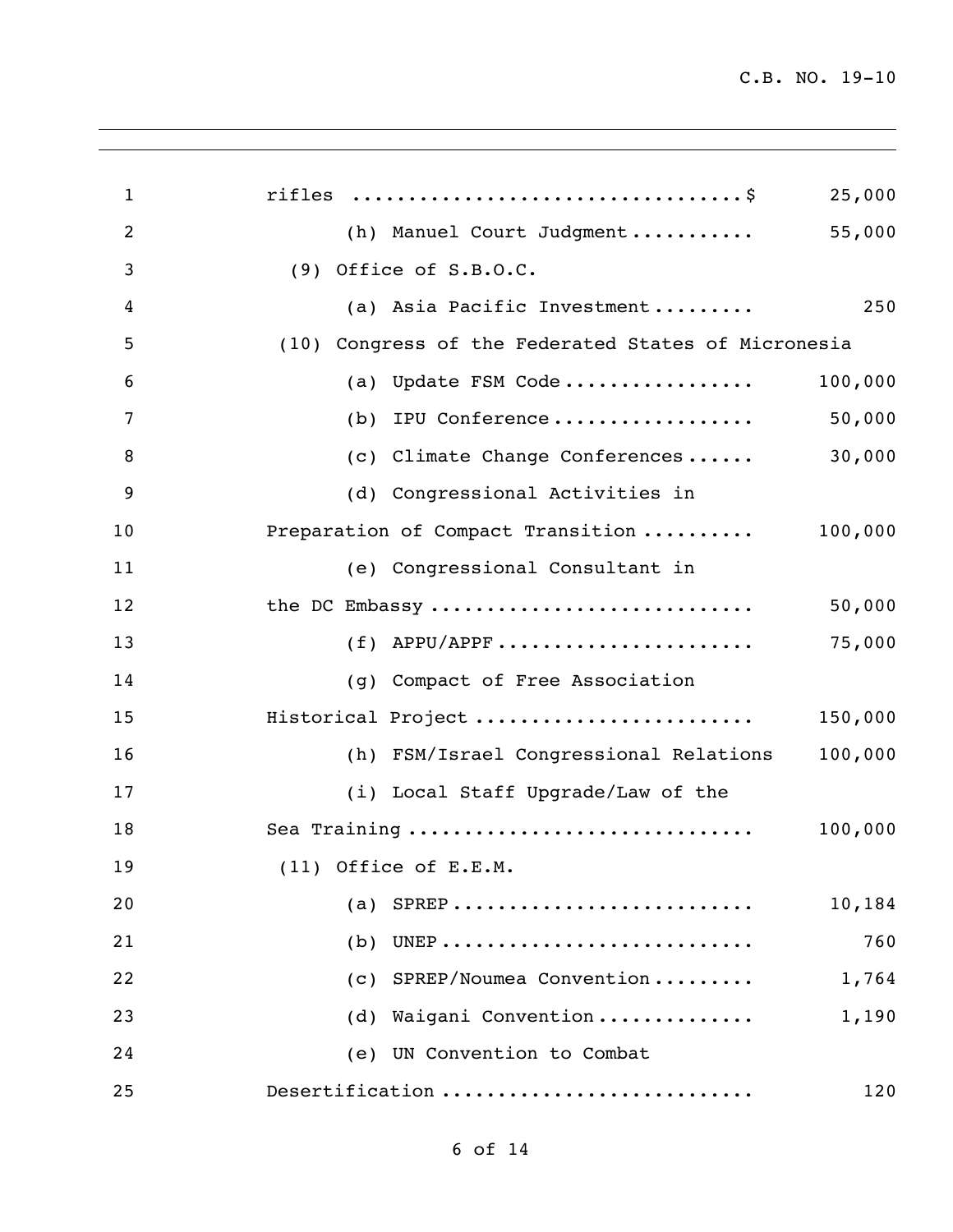| $\mathbf{1}$   | UN Framework Convention (UNFCC) \$<br>(f)       | 250     |
|----------------|-------------------------------------------------|---------|
| $\overline{2}$ | Earth Day Activities<br>(g)                     | 15,000  |
| 3              | EPA Director's Meeting<br>(h)                   | 20,000  |
| 4              | 5th Bi-Annual Environmental<br>(i)              |         |
| 5              | Conference                                      | 20,000  |
| 6              | (j) Disaster Assistance Emergency               |         |
| 7              | Fund (DAEF) Matching                            | 200,000 |
| 8              | (k) Climate Change Initiative                   | 60,000  |
| 9              | (12) Office of NACHP                            |         |
| 10             | (a)                                             | 4,000   |
| 11             | $NCSHP0$<br>(b)                                 | 2,760   |
| 12             | $(c)$ PARBICA                                   | 100     |
| 13             | $(d)$ PIALA                                     | 100     |
| 14             | (e) WHC Membership Fee                          | 54      |
| 15             | (13) Other Grants, Subsidies and Contributions. |         |
| 16             | (a) Kosrae Judiciary Subsidy                    | 35,000  |
| 17             | (b) Pohnpei Judiciary Subsidy                   | 55,000  |
| 18             | (c) Chuuk Judiciary Subsidy                     | 55,000  |
| 19             | (d) Yap Judiciary Subsidy                       | 35,000  |
| 20             | (e) COM Treaty Obligations                      | 25,000  |
| 21             | (f) Micronesian Legal Services                  |         |
| 22             | Corporation                                     | 250,000 |
| 23             | MiCare<br>(q)                                   | 80,000  |
| 24             | (h) MLFC Loan Payment                           | 200,000 |
| 25             | (i) FY13 Single Audit                           | 329,250 |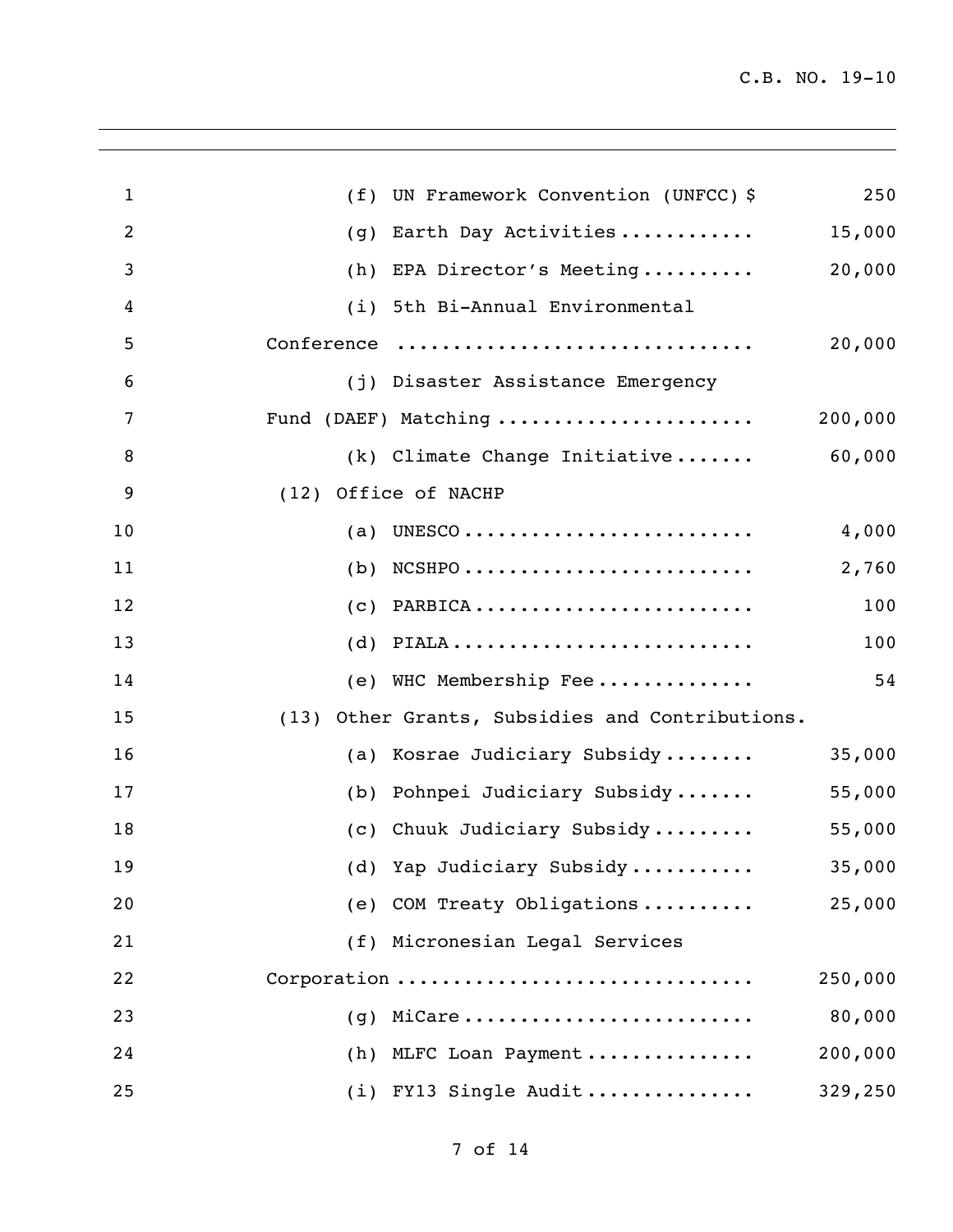| 1  | 50,000<br>Former Presidents' allowance\$<br>(i)                    |
|----|--------------------------------------------------------------------|
| 2  | FSM Social Security<br>1,000,000<br>(k)                            |
| 3  | 510,000<br>Staff Housing<br>(1)                                    |
| 4  | 223,218<br>Recruitment and repatriation<br>(m)                     |
| 5  | (n) General and Special Election                                   |
| 6  | 495,623                                                            |
| 7  | (o) Reimbursement of Funeral Expenses                              |
| 8  | for Chief Justice Hon. Martin G. Yinug<br>37,133                   |
| 9  | Inauguration of new National<br>(p)                                |
| 10 | Government administration<br>200,000                               |
| 11 | (q) Cost-of-Living Allowance for FY15                              |
| 12 | (Public Law No.18-114)<br>200,000"                                 |
| 13 | Section 3. Section 9 of Public Law No. 18-89, as amended by        |
|    | 14 Public Law Nos. 18-102 and 18-110, is hereby further amended to |
|    | 15 read as follows:                                                |
| 16 | "Section 9. Capital and Human Resources Development.               |
| 17 | The sum of $[$59,824,345]$ \$59,323,969 or so much thereof         |
| 18 | as may be necessary, is hereby appropriated from the               |
| 19 | General Fund of the Federated States of Micronesia for             |
| 20 | the fiscal year ending September 30, 2015, for the                 |
| 21 | following capital improvements, development programs,              |
| 22 | and projects and human resources development. Of the               |
| 23 | total amount of funds appropriated herein, \$1,700,000             |
| 24 | will be available from the amended Compact Sector for              |
| 25 | COM-FSM, \$683,346 will be available from the                      |
|    |                                                                    |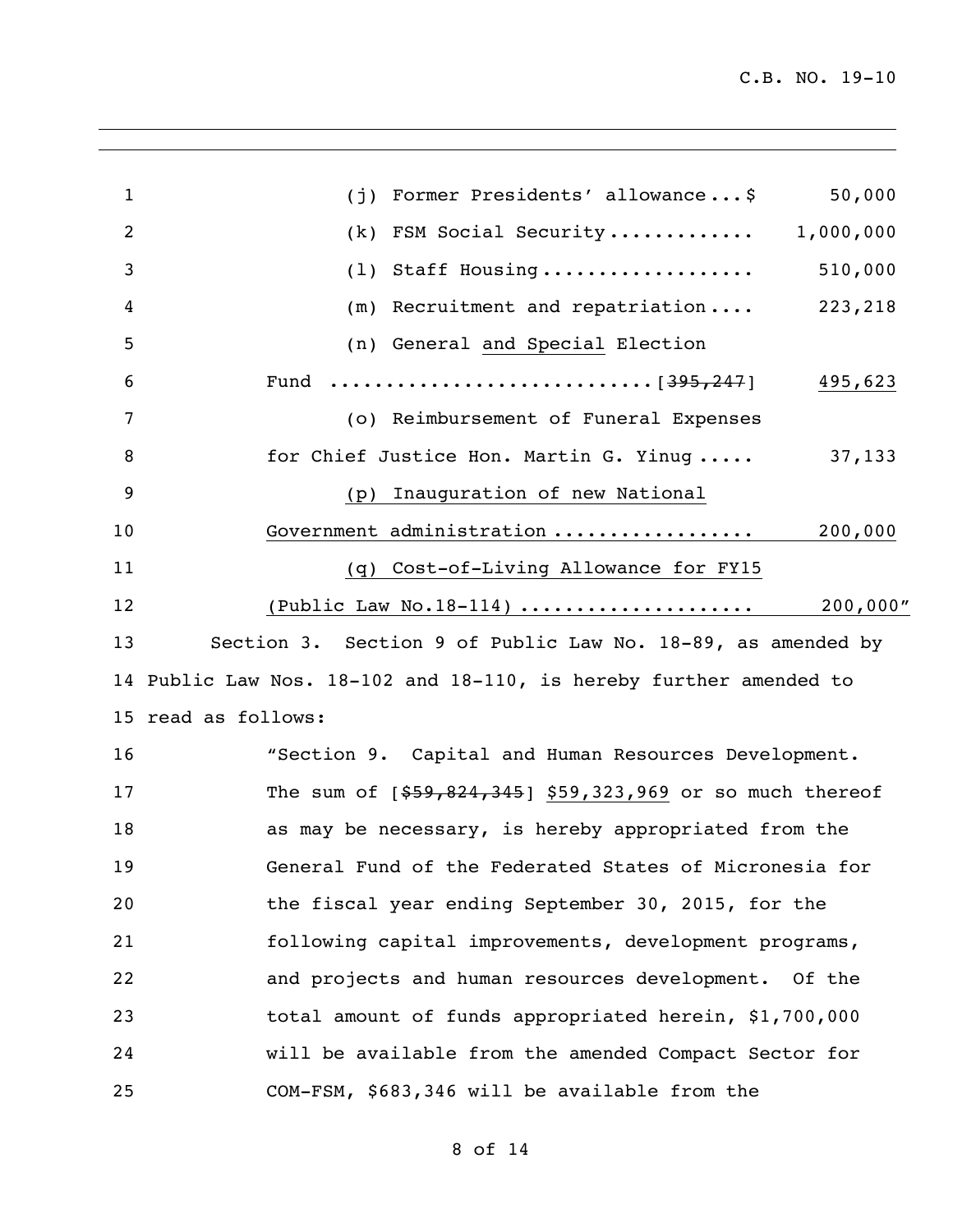| $\mathbf{1}$ | Supplemental Education Grant, and \$282,339 will be     |
|--------------|---------------------------------------------------------|
| 2            | available from amended Compact carry-over funds.<br>The |
| 3            | sum appropriated by this section shall be apportioned   |
| 4            | as follows:                                             |
| 5            | (1) College of Micronesia - FSM.                        |
| 6            | (a) College of Micronesia-FSM\$ 3,800,000               |
| 7            | (\$1,700,000 shall come from the Compact Sector Grant)  |
| 8            | (b) FSM Fisheries and                                   |
| 9            | Maritime Institute<br>794,203                           |
| 10           | 683,346<br>$(c)$ COM-FSM SEG                            |
| 11           | (2) Department of Finance & Administration              |
| 12           | (a) Financial Advisor<br>$-0-$                          |
| 13           | Tax Financial Advisor<br>$-0-$<br>(b)                   |
| 14           | (c) Tax Reform<br>$-0-$                                 |
| 15           | (d) Improvement of Financial                            |
| 16           | Management System<br>$-0-$                              |
| 17           | (3) Department of Resources & Development               |
| 18           | (a) Establishment of FSM Assn.                          |
| 19           | Chamber of Commerce<br>67,000                           |
| 20           | (b) State Trade Fairs enhancing value                   |
| 21           | addition<br>110,000                                     |
| 22           | 50,000<br>$(C)$ SNLC                                    |
| 23           | (d) FSM Agriculture Census<br>$-0-$                     |
| 24           | (e) FSM Tour Development Framework<br>$-0-$             |
| 25           | (f) SBDC Capacity Assessment<br>41,000                  |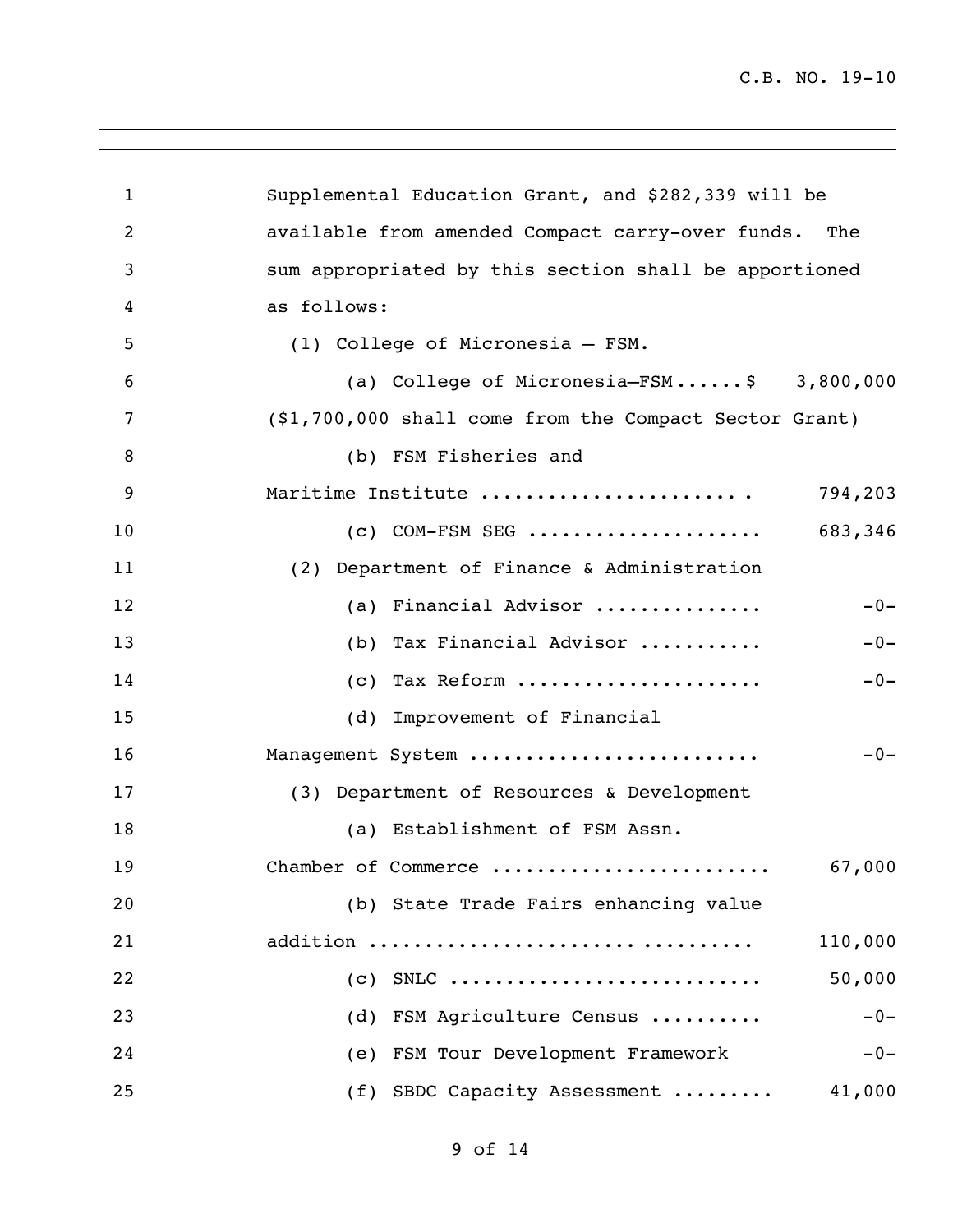| $\mathbf{1}$ | (g) National Trade Facilitation                |         |
|--------------|------------------------------------------------|---------|
| 2            | Conference (NTFC) \$                           | $-0-$   |
| 3            | (h) Food Security Production  100,000          |         |
| 4            | (4) Department of Transportation,              |         |
| 5            | Communications and Infrastructure.             |         |
| 6            | (a) Outer Island Airport Improvement 2,000,000 |         |
| 7            | (b) Capital Facilities Rehabilitation.         | $-0-$   |
| 8            | (c) Sekere, Palikir Road $300,000$             |         |
| 9            | (d) Centralizing of Network                    |         |
| 10           | Infrastructure                                 | 100,000 |
| 11           | (e) FSM Capital security fence                 | $-0-$   |
| 12           | Weno Road/Xavier Road<br>(f)                   | 150,000 |
| 13           | Chuuk Airport<br>(g)                           | 150,000 |
| 14           | (h) Kosrae Circumferential Road                | 300,000 |
| 15           | (i) Yap International Airport                  |         |
| 16           | terminal improvement                           | 300,000 |
| 17           | (j) Renovation of the Washington, D.C.         |         |
| 18           | embassy building                               | 340,000 |
| 19           | (5) Department of Justice                      |         |
| 20           | (a) FSS Micronesia $-$ Slipping                | $-0-$   |
| 21           | (b) Patrol boat major maintenance              |         |
| 22           |                                                | 125,000 |
| 23           | (c) New Radio Communication                    | $-0-$   |
| 24           | (d) Satellite phone and usage billings         | 50,000  |
| 25           | (e) Conduct Mediation in the PII Case          | 80,857  |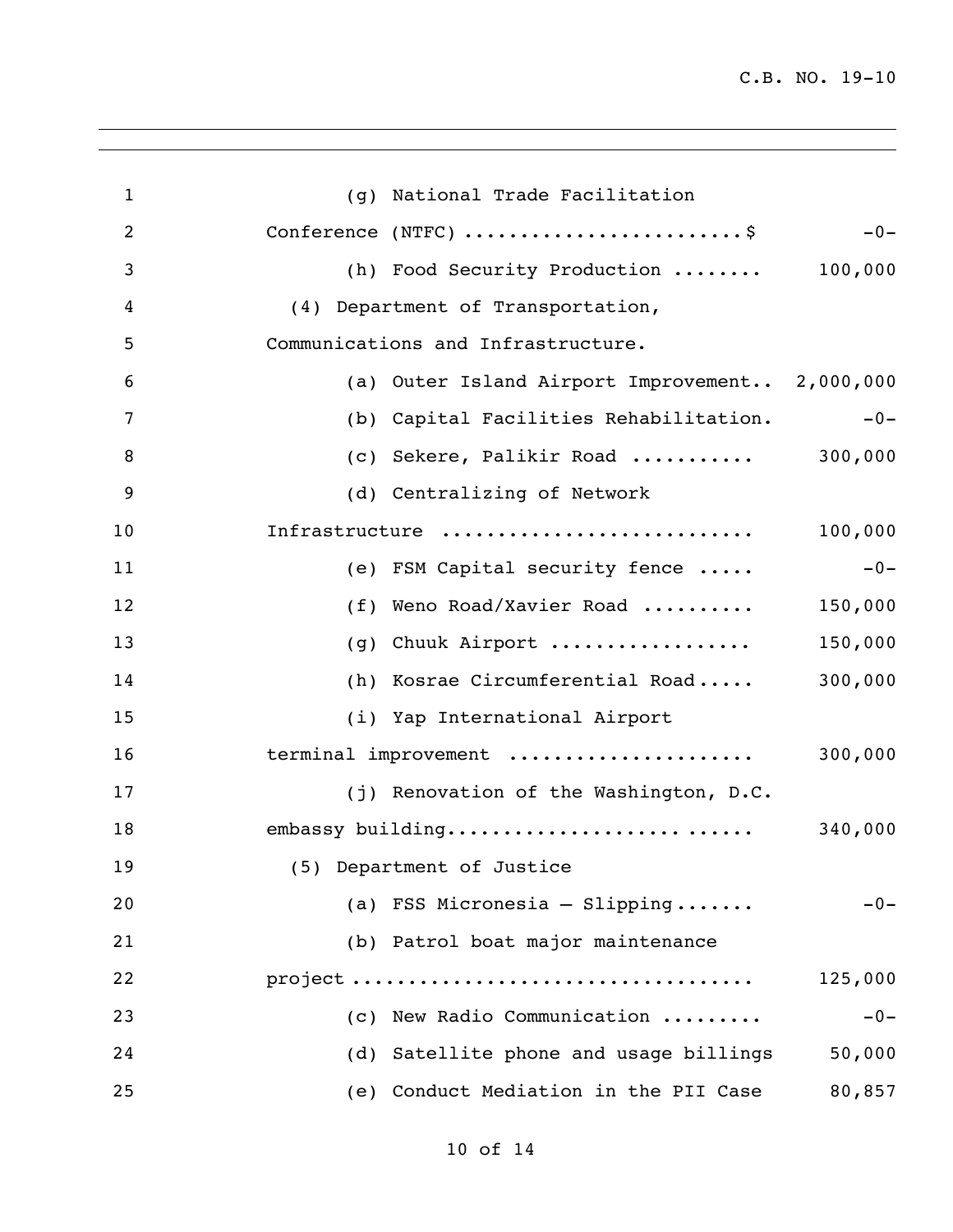| $\mathbf 1$ | (6) Infrastructure Development/IMF                         |
|-------------|------------------------------------------------------------|
| 2           | Infrastructure Development Projects \$<br>$-0-$<br>(a)     |
| 3           | IMF<br>(b)<br>$-0-$                                        |
| 4           | President's Office<br>(7)                                  |
| 5           | (a) FSM Trust Fund 38,000,000                              |
| 6           | (b) Staff upgrading $100,000$                              |
| 7           | $-0-$<br>(c) Capacity Building Roadmap                     |
| 8           | (d) 2023 Set Aside<br>$-0-$                                |
| 9           | (e) 2023 Investment Development Fund, not                  |
| 10          | to be disbursed until the framework is developed           |
| 11          | for appropriation<br>$-0-$                                 |
| 12          | (8) Office of SBOC                                         |
| 13          | (a) Monitoring & Reconciliation                            |
| 14          | in the FSM States<br>$-0-$                                 |
| 15          | (b) Compact Review Committee<br>$-0-$                      |
| 16          | (c) 2014 Development Partners Meeting<br>$-0-$             |
| 17          | Implementation of ODA Policy<br>50,000<br>(d)              |
| 18          | National Election.<br>(9)                                  |
| 19          | (a) National Election (voter ID) $\qquad \qquad$<br>25,000 |
| 20          | (b) Public Education on                                    |
| 21          | Constitutional Amendment<br>$-0-$                          |
| 22          | Department of Health and Social Affairs<br>(10)            |
| 23          | Health Services Specialty Pathologist<br>50,000<br>(a)     |
| 24          | Environmental/water/food/lab test<br>78,000<br>(b)         |
| 25          | (c) Medical Specialized Team<br>195,000                    |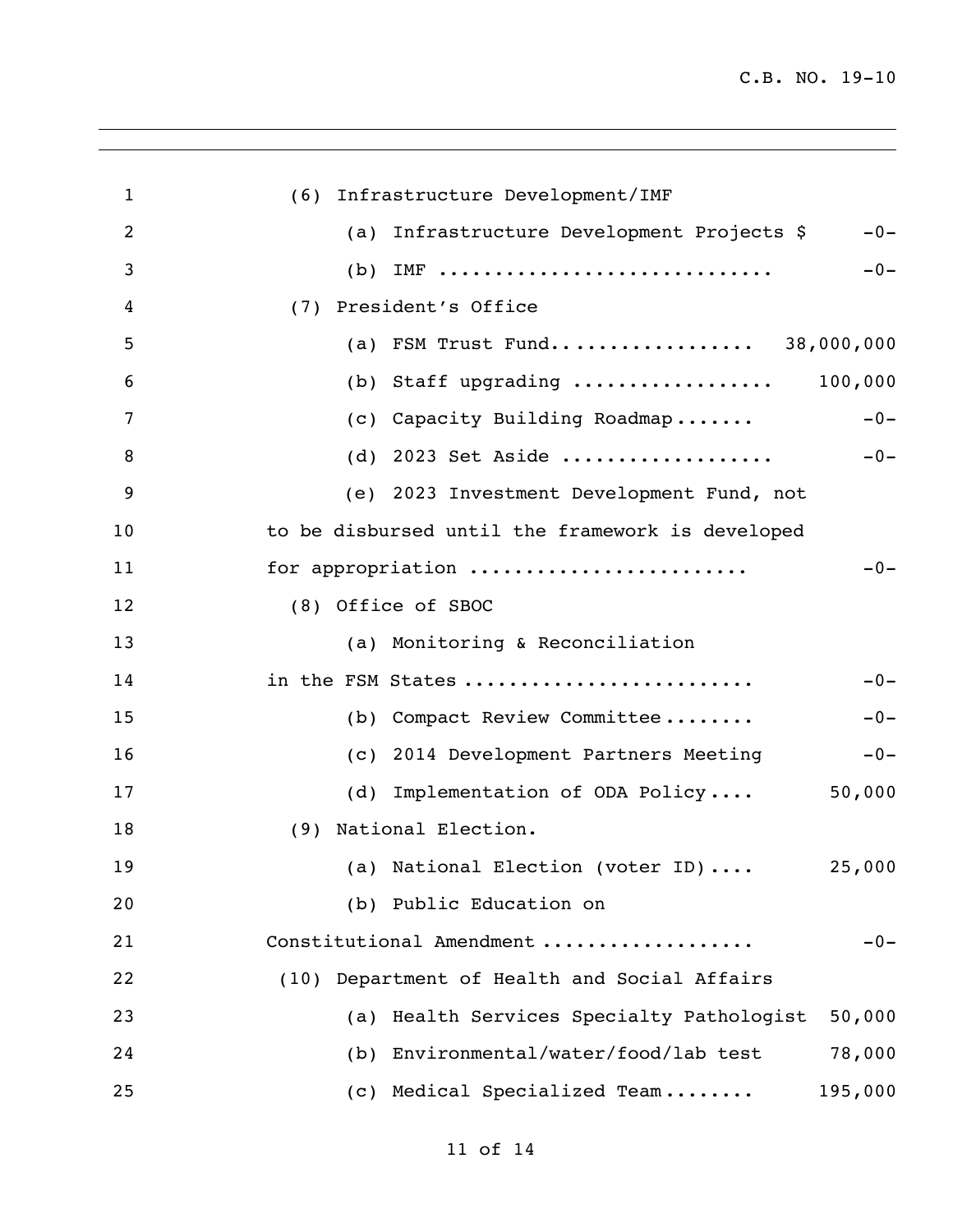| $\mathbf{1}$ | (d) Data Validation & Analysis\$<br>$-0-$               |
|--------------|---------------------------------------------------------|
| 2            | Assistance to States on NCD<br>$-0-$<br>(e)             |
| 3            | Mapping of the Health Community<br>$-0-$<br>(f)         |
| 4            | Legal Assistance Legislation<br>$-0-$<br>(q)            |
| 5            | Accreditation and Standards Development<br>$-0-$<br>(h) |
| 6            | (i) Health Economist<br>$-0-$                           |
| 7            | (11) Department of Education                            |
| 8            | (a) Accreditation Intervention Project<br>$-0-$         |
| 9            | (b) Education Initiatives, PROVIDED THAT,               |
| 10           | the funds are to be from amended Compact                |
| 11           | carry-over funds<br>282,339                             |
| 12           | (12) FSM Development Bank.                              |
| 13           | (a) Private Sector Capital<br>$-0-$                     |
| 14           | (b) Pacific Island Development Bank.<br>$-0-$           |
| 15           | Insurance Board.<br>(13)                                |
| 16           | (a) Improve and strengthen statutory                    |
| 17           | and regulatory framework<br>$-0-$                       |
| 18           | (b) Consultant Site Evaluation<br>$-0-$                 |
| 19           | (14) Other Capital and Human Resource Development.      |
| 20           | (a) FSMSC Information Technology/                       |
| 21           | Infrastructure Development<br>100,000                   |
| 22           | (b) Chuuk State Supreme Court                           |
| 23           | Renovation<br>220,000                                   |
| 24           | (c) Pension Program<br>$-0-$                            |
| 25           | (d) Legis Regular Projects<br>$-0-$                     |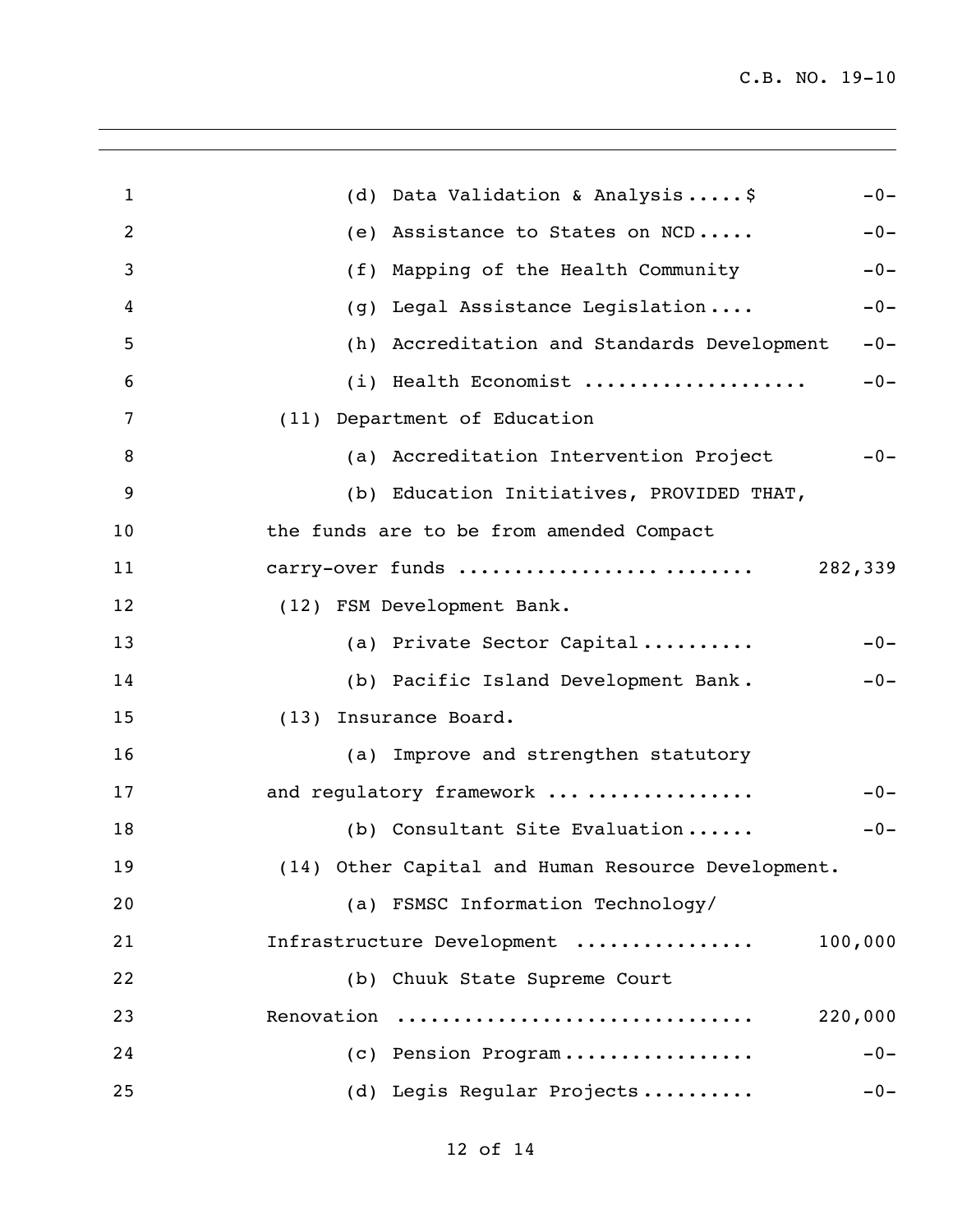(e) Office of E.E.M.: generator and water tank .............................. .\$ -0- (f) Kosrae State Priority Infrastructure Projects ........... ........ 1,500,000 (g) Pohnpei State Priority Infrastructure Projects, PROVIDED THAT, for the next 3 years Pohnpei State shares shall be made available for appropriation by Pohnpei State Legislature for infrastructure improvement and development, that such improvements to include roads, utilities, and other state major infrastructure ............................ 2,750,000 (h) Yap State Priority Infrastructure Projects .................................. 1,500,000 (i) Chuuk State Priority Infrastructure Projects .......................... ........ 4,250,000 (j) NORMA Consultation with China/Korea 15,000 (k) Kosrae satellite bandwidth service contract, PROVIDED THAT, this funding is on lent FSM Telecommunication Corporation as an interest free loan for five years with a grace period of two years ......................[1,011,600] 511, 224 (l) Hosting of PNA meetings ......... 50,000 (m) Coastal Resources Monitoring Training 26,000 (n) Yap State Court building (typhoon